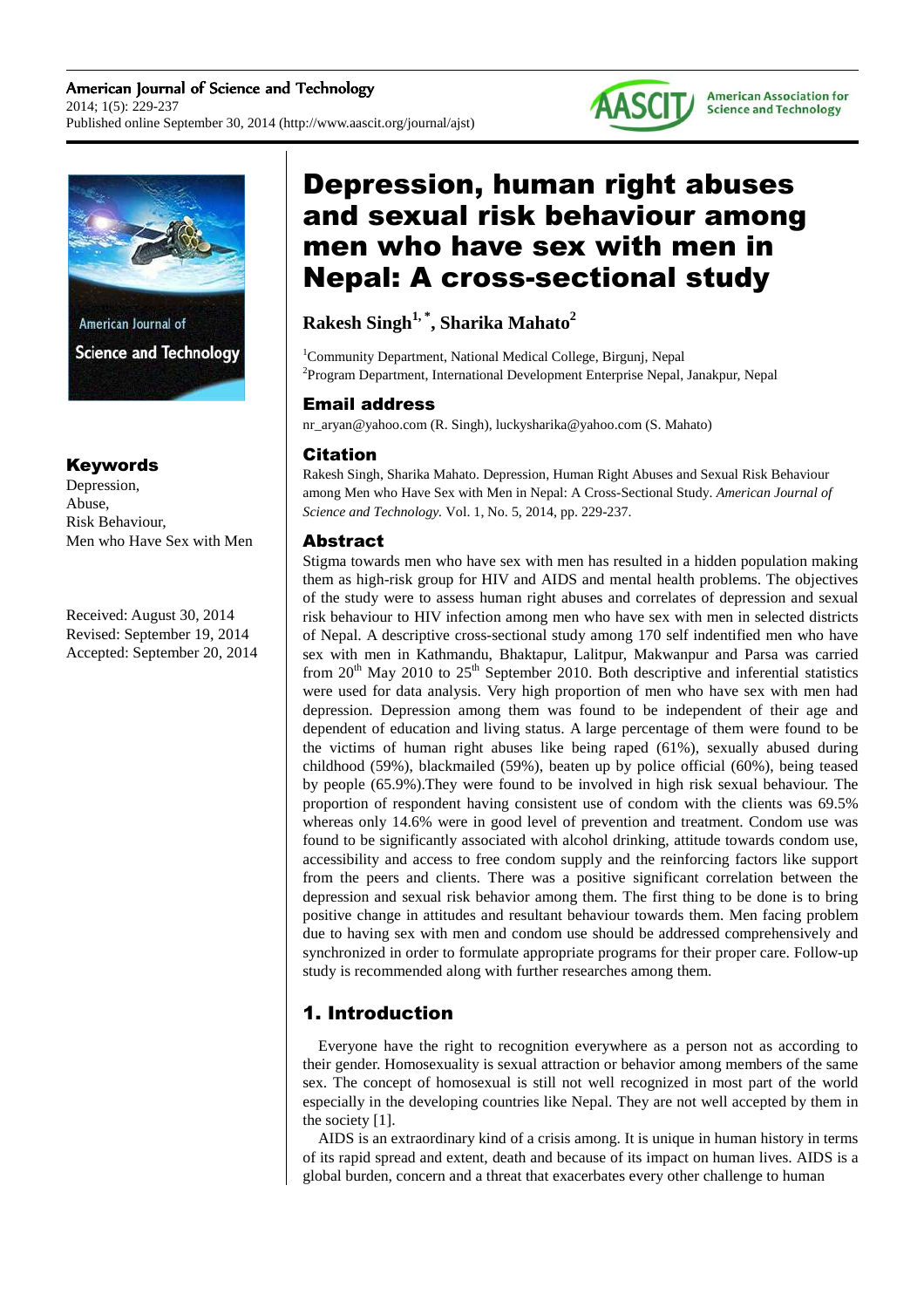development. Tracing back the history, the first case was diagnosed among homosexual men twenty six years ago and since then the numbers have been mushrooming and grown to pandemic proportions, resulting in an estimated 65million infections and 25million deaths [2].

Asia is one continent in which the epidemic continues to expand making vulnerable population at greater risks. The HIV epidemics remains largely concentrated in injecting drug users, men having sex with men, sex workers, the clients and their immediate sex partners. Inadequate effective prevention programs coverage is one of the leading causes [2]. The practice of anal intercourse both in the homosexual and heterosexual couple has been associated with a high level of HIV infection. In particular, the receptive partner has been associated with higher risk of HIV infection [3].

Men who have sex with men (MSM) are considered to be one of the high-risk groups driving the epidemic of HIV/AIDS because of exposure of multiple partners and inconsistent use of condoms. Integrated Bio-Behavioral Survey (IBBS) revealed HIV prevalence among male sex workers as 5% in Kathmandu [4]. Nepal still remains unexplored in respect to these concerns. Men who have sex with men are generally a latent population in Nepal. There are indicators of high prevalence of unprotected anal sex, knowledge about HIV/AIDS, safer sex and sexual health issues. In spite of the ongoing investments to combat HIV/AIDS, as a high risk population and related to the background of the male sex workers in each low and middle income generating countries, it should be an effort to monitor their knowledge, attitude and practices of using condoms during the sexual activities. The response to HIV/AIDS has to be exceptional which requires leadership at both national and international levels transforming from an episodic, crisis management to an innovative strategic response that recognizes the need for long-term commitment and capacitybuilding. Besides, discrimination on the basis of sexual orientation exposes them more to violence and human rights abuses; this stigmatization also increase the climate of impunity, in which such violations frequently occur. Police officials frequently show prejudice towards minority people because of their sexual orientation and gender identity [5].

Stigma and discrimination towards them in Nepal has resulted in a "hidden population" trapped by misconceptions, myths and a lack of factual knowledge. As long as they remain hidden they do not hear the essential messages of HIV & AIDS prevention and this lack of knowledge places them at even higher risk. Due to this they are bound to keep their identity as a secret leading to minority stressor. This leads to stress, distress, depression and so many mental health outcomes. As a result of depression they are involved in high risk behavior towards HIV infection. Depression is an important diagnosis, in terms of both their high prevalence and high cost. Very few studies have been conducted in this field particularly on mental health and human right abuses among minority group who are at higher risk.

Thus, the objectives of this study were to assess human

right abuses and correlates of depression and sexual risk behaviour to HIV infection among men who have sex with men in selected districts of Nepal.

## 2. Methods

The research design selected for the study was crosssectional descriptive design. A finite number of 170 MSM were recruited. The sample size was calculated by using the formula:

$$
n_{srs}=\frac{Z_{1-\alpha/2}^2P\left(1-P\right)}{d^2}
$$

 $Z_{1-\alpha/2}$  = value from normal distribution with 95% confidence= 1.96

 $P =$  prevalence of condom use in the men having sex with men=52.3%

Ref: (*AIDS 2006 - XVI International AIDS Conference no. WEPE0610*)

d = degree of error allowance/maximum deviation from the true prevalence.

 $N =$  target population = 520

 $n =$ sample population = 170

In order to obtain the sample, the researcher had to access through organization centers of Blue Diamond Society in Kathmandu, Bhaktapur, Lalitpur, Makwanpur and Parsa where MSM usually spend time in the afternoon. The inclusion criteria included self identified men who have history of ever having anal or oral sex with other man, self identified men who have sex with men who were willing to participate in the study, and self identified men who have sex with men who were available during the data collection period in the study areas.

Study Duration:  $20^{th}$  May 2010 to  $25^{th}$  September 2010.

Instrument: Semi-structured interview schedule consisted of 4 parts as follows:

Part A: Socio-demographic profile.

Part B: Information regarding distress and depression. Distress and depression was measured with the Center for Epidemiological Studies Depression Scale (CES-D Scale) with a cutoff of 22 to define "depression", "euthymic" with scores of 15 and below; distressed with scores from 16 to 21.

Part C: Items to assess human right abuse.

Part D: This part was concerned with the information related to sexual risk behavior with 6 sub-parts as follows:

*Knowledge about HIV/AIDS and condom use:* These 19 questions measured modes of transmission, prevention and treatment of the disease and proper technique of condom use. The score was 1 for correct answer and 0 for incorrect answer. The range of score is 0-19. The score was divided into 2 levels: 80% and higher refers to good, whereas the other was needed to improve.

*Attitude towards HIV/AIDS and condom use*: There were 9 statements to measure the attitude toward HIV/AIDs and condom use. The sample had to address whether strongly disagree (1) to strongly agree (5) with each statement. The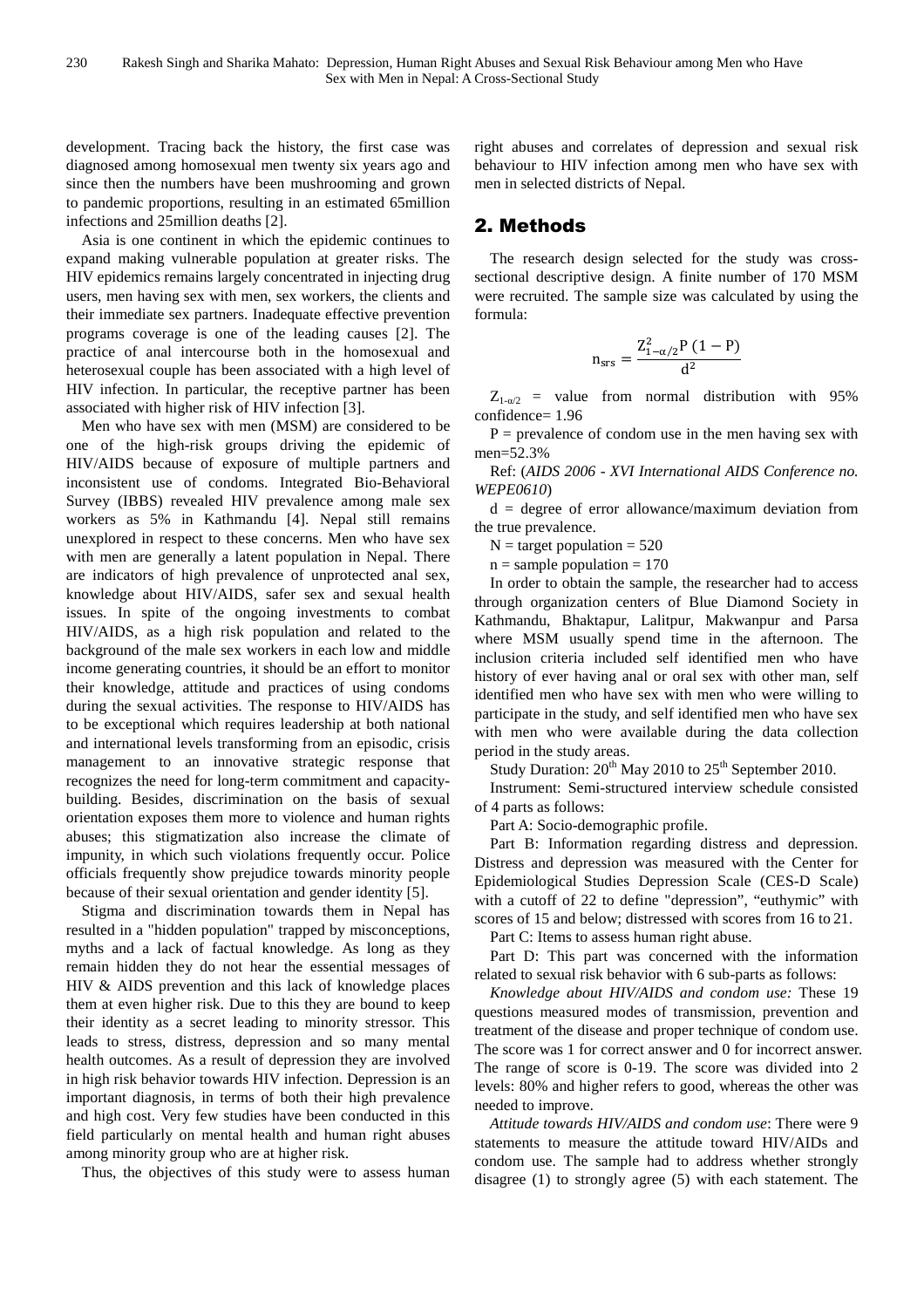range of score was 0 to 45. The score was divided into 2 levels: 80% and higher refers to positive, whereas the other was negative.

*Enabling factors*: This part included availability, accessibility of condoms and information about HIV/AIDS. The sample had to specify whether they have (1) or not have (0) to all these enable factors.

*Reinforcing factors*: This part included 6 questions measured perceived support condom use from peers and clients. Each individual had to specify whether they had (1) or had not (0) received support from all of these resources.

*Condom use, lubricant use and number of partners:*  Regarding frequency of condom use with their client/partners either anal or oral sex; or items regarding number of sexual partners.

After receiving an approval from the ethical review committee of Nobel College, Pokhara University, Nepal and Blue Diamond Society, the principal investigator met MSM in the centers in order to summarize the purposes, requirements, and benefits of this study, emphasizing its' anonymous nature. They were allowed to make choice to participate in the study. Then MSMs willing to participate in the study were interviewed using the instrument by the investigator himself. Data analysis was done by using both descriptive and inferential statistics.

### 3. Results

#### 3.1. Personal Profile

The findings revealed that most of the MSM (46.5%) were in the age group of 15 to 24 years which generally is supposed to be the most vulnerable group. They obtained secondary school or higher (64.9%), whereas some (8.4%) did not have formal education. About three-fourths (75.6%) were below 30 years with 67.9% of them were single. Their monthly income ranged from 1000NRs to 25,000NRs with an average of 5630.9 rupees. They drank alcohol (29%) prior to engaging in sexual activities with the clients. The result showed consistent use of condom with clients and partners was 69.5% among men who have sex with men. The main reasons for inconsistent use of condom were client refusal (17.6%), physical abuse (11.5%), and financial incentive (8.4%).

#### 3.2. Depression

In the Urban Men's Health Study sample, 17% of MSM were depressed, 12% were distressed, and 71% were euthymic. The 7-day prevalence of depression in MSM was 17.2%, higher than in adult among the United States men in general in a study [6]. While in this study 77.1% of MSM were depressed, 8.2% were distressed, and 14.7% were euthymic. The finding of this higher level of depression may be due to lifetime and day-to-day experiences with discrimination in MSM which are also supported by various studies [7, 8, 9, 10, 11]. The levels of depression and anxiety in homosexual subjects, whether HIV positive or HIV negative, are substantially higher than those found in representative general population samples [12]. According to a study, HIV infection is not a cause of mental health problems among men who have sex with men but that stigmatization from society was likely the cause [13].

Table 1 shows that obtained  $\chi^2$  value between the depression score of the MSMs and age (1.86) was not found to be significant while education (62.85) and living status (6.04) at 0.05 level were found to be significant. Hence there was no association of depression with age while there was significant association of depression with education and living status among men who have sex with men.

*Table 1. Association between the between the distress and depression of MSM and selected factor, N=170* 

| <b>Selected factors</b>         | <b>Distress and depression Score</b> |                               |                             | Degree of freedom |
|---------------------------------|--------------------------------------|-------------------------------|-----------------------------|-------------------|
|                                 | <b>Frequency Below median</b>        | <b>Frequency Above median</b> | Chi square value $(\chi^2)$ |                   |
| Age                             |                                      |                               |                             |                   |
| $15-24$ years                   | 37                                   | 42                            |                             |                   |
| $25-34$ years                   | 34                                   | 32                            | 1.86                        |                   |
| 35-44 years                     | 08                                   | 10                            |                             | 3                 |
| 45 and above                    | 05                                   | 02                            |                             |                   |
| Education                       |                                      |                               |                             |                   |
| illiterate                      | 06                                   | 10                            |                             |                   |
| Read and write but no schooling | 02                                   | 14                            |                             |                   |
| Primary                         | 11                                   | 12                            | 62.85*                      | $\overline{4}$    |
| Secondary                       | 35                                   | 28                            |                             |                   |
| Higher secondary and above      | 28                                   | 24                            |                             |                   |
| Living status                   |                                      |                               |                             |                   |
| alone                           | 37                                   | 28                            |                             |                   |
| male partner                    | 15                                   | 30                            | $6.04*$                     | $\mathfrak{2}$    |
| family                          | 30                                   | 30                            |                             |                   |

\*= significant at 0.05 level of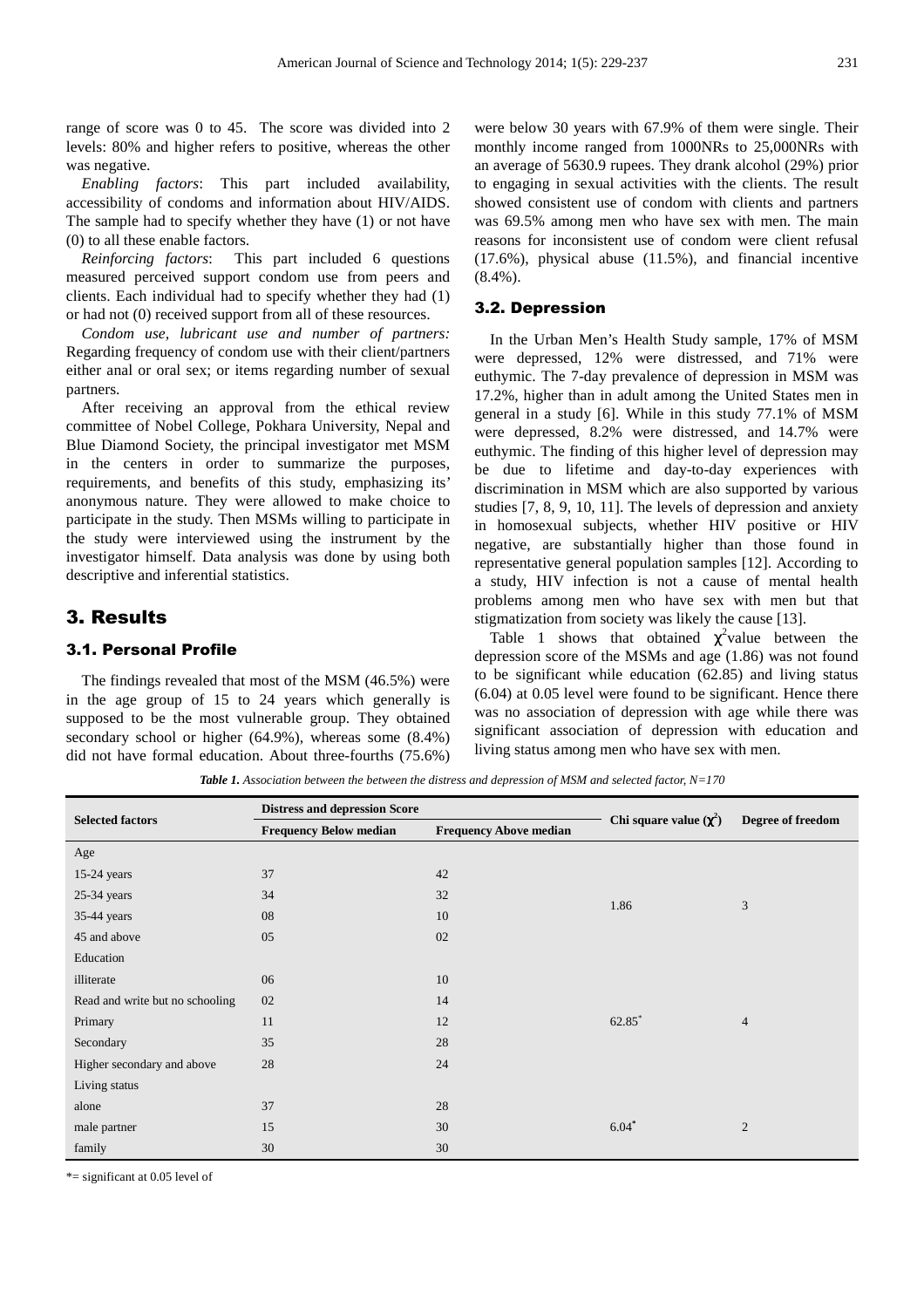#### 3.3. Human Right Abuses

In Urban Men's Health Study depression among MSM were associated with lack of a domestic partner; not identifying as gay, queer, or homosexual; experiencing multiple episodes of antigay violence in the previous 5 years; and very high levels of community alienation. Distress was also associated with experiencing early antigay harassment. Depression was also associated with histories of attempted suicide, child abuse, and recent sexual dysfunction [6].

In the present study 59.4% of the samples of MSM were found to be the victims of child sex abuse. A significantly higher proportion of Latino MSM reported child sexual abuse 22% [14]. Gay/bisexual men suffer higher rates of childhood sexual abuse [13]. Child sexual abuse experienced by such men is more likely than never-coerced men to engage in high risk sex [16].

In the present study also, most of MSM (60.6%) were found to be the victims of rape (forced sex). The rapist included own friend, relative, teacher, unknown person, own sexual clients, and even own family members and police officials. Similarly, 17.6% of the samples had their first sex by force. Among them 33.3% of the victimized samples were forced for sex by their own friend, 23.3% by their relative, and 6.7% by their own family member who are supposed to be their care taker and 6.7% by their teacher who are supposed to be their educator. This shows how miserable their life is.

Similarly, 60% of the samples were found to have physically abused (beaten up) by police official who are meant for securing peace and giving protection to our lives. 47.1% were afraid to seek health service because of own sexuality. 28.8% were found to have been denied from health care services. 61.2% were afraid to walk in the streets of their own community. 59.4% were found to have ever faced from blackmail based on sexuality. Even some responded that the blackmailer were doctors when they had gone for seeking health care. 61.2% were found to have been forced for heterosexual marriage against their will which is against human right and law. 65.9% responded that they are being teased by the community people with the offensive words like *hijada* and *chakka*. So see what sort of life they might be living in the same society where heterosexual people enjoy all benefits and such MSM live their life with fear and afraid as if their sexuality will be disclosed among of all leading them to more discrimination, more victimization and more pathetic life. So see where is the human right for this group of people? Are not they human being?

Human rights abuses among MSM were across all three countries Malawi, Namibia, and Botswana. Between 5-10%, they had been denied housing in the past for reasons other than the ability to pay. Being afraid to seek health services because of sexual orientation was reported 17.6% in Malawi, 18.3% in Namibia and 20.5% in Botswana. 5.1% were found to deny seeking health care because of their sexuality. MSM reported being afraid to walk down streets in their own community most commonly in Botswana (29.1%), but also to a lesser extent in Malawi (15.5%) and in Namibia (16.7%). Overall 12.2% of MSM indicated that they were physically abused by a government or police official. 11.4% reported ever having been raped by another man. 21.2% were blackmailed or extorted due to their sexual behavior or orientation [17].

It was found that MSM were 6.5 times as likely as their co-twins to have attempted suicide. 24.1% of the samples MSM were found to have attempted suicide in this study. Majority responded that the reason of suicidal attempt as disregard from own family, lack of domestic same-sex partner, betray from sexual partner, loneliness and few responded due to sexual abuse and lack of understanding of own sexual orientation, finding it different from other individual of same gender identity. Suicide attempts among homosexual were six times greater than the average [13, 18].

#### 3.4. Knowledge about HIV/AIDS and Condom Use

Almost all (91.5%) were well-versed about the disease and modes of transmission. Probing into the matter, only about three- fourths (80.2%) comprehended the fact the symptoms of HIV does not appear immediately after the entry of the causal agent. Regarding the prevention and treatment of the disease, only 14.6% respondent's knowledge was in good level. Majority of the respondents were not sure of the correct response refraining them from benefiting the positive score. Less than half (48.1%) of them well understanding were well understood that HIV can be prevented by using sterile/disposable needles. Three fourth (72.5%) thought that withdrawal/ejaculation is one way to prevent HIV/AIDs. Only 67.2% and 64.9% believed that HIV/AIDs can prevent by vaccination and drugs respectively. Regarding condom use, 35.9 % needs to improve their understanding on how to use a condom effectively. 28.2% and 26.7% did not know that they need to press the tip of the condom to release the air out and avoid the nail to tear the condom when tearing package, respectively.

#### 3.5. Attitude towards HIV/AIDS and Condom Use

More than three fourths (80.9%) of MSM had positive attitude towards HIV/AIDS. They strongly agreed that AIDs is a global threat (84.7%) but it preventable (49.6%). Only 9.1% strongly agreed that people living with AIDS are worthless. More than half of the respondents (59.5%) had positive attitude towards condom use. They felt that condoms create a sense of security (77.1%) and hygienic (74.0%). However, 23.6% of them strongly agreed that using condom interrupts sexual pleasure, and 19.0% felt reluctance to use a condom with those they had strong sexual desire.

#### 3.6. Enabling Factors

About half (42%) of MSM obtained condoms from non-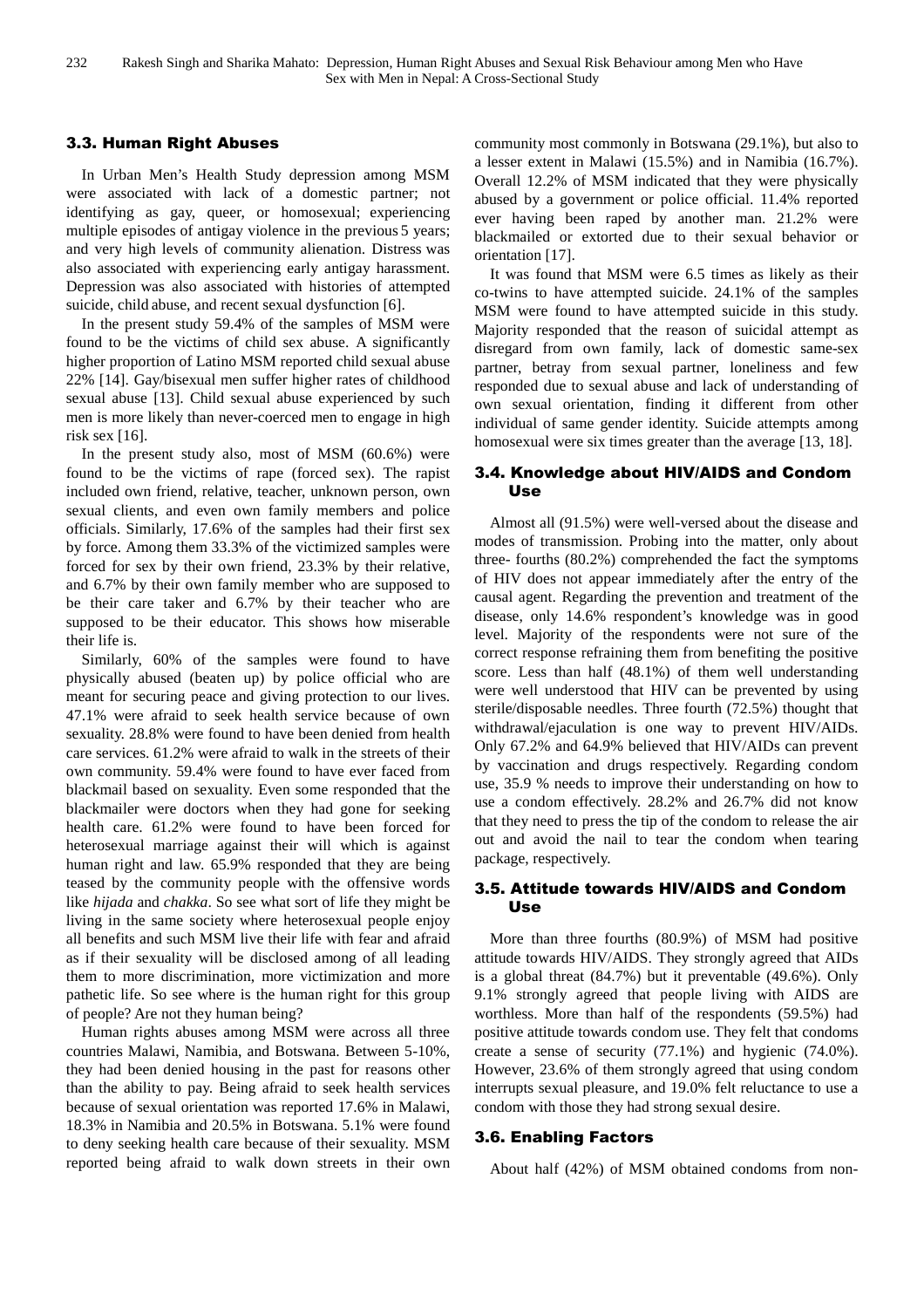governmental organizations (NGOs). Three-fourths (77.9%) got access to condoms easily and more than three-fourths (87.7%) did not get access to free condoms supply whenever needed. Concerning with the accessibility of information about condoms and HIV/AIDS, majority had access via media like television and radio (98.5%). Less than half (38.2%) gained information from their family.

#### 3.7. Reinforcing Factors

Majority had friends support for condom use (90.8%) and role modeling for practice safe sex (89.3%). About 86% had friends who demonstrated how to use condom properly. One third (22.9%) avoided using condom when swept away in a moment and 20% used condom on demand of clients.

#### 3.8. Condom Use

The result showed 69.5% consistent use of condoms with clients/partners among MSM. The reasons behind inconsistent use of condoms with clients revealed prime/ primary cause as a client refusal (17.6%) with abuse/threat(11.5%),financial incentives(8.4%), condom was not available(7.6%), acquaintances (5.3%), others(1.5%) respectively. (See Table 2)

*Table 2. Always using condom with clients* 

| <b>Practice</b>                       | <b>Number</b>  | Percentage $(\% )$ |
|---------------------------------------|----------------|--------------------|
| Always use condoms with your clients. | 118            | 69.5               |
| Reasons for not using condoms         |                |                    |
| (multiple choice)                     |                |                    |
| Client refusal                        | 30             | 17.6               |
| Physical abuse/threat                 | 20             | 11.5               |
| Financial incentives                  | 14             | 8.4                |
| Condom was not available              | 13             | 7.6                |
| Acquaintances                         | 9              | 5.3                |
| Others                                | $\mathfrak{D}$ | 1.2.               |

#### 3.9. Associated Factors of Condom Use

Table 2 shows that there was a significant association between alcohol drinking prior to sexual activities and condom use among Commercial Male Sex Workers (CMSWs)  $(p = 0.024)$ . The result showed that among MSM who drank alcohol prior to sex were found to have less consistency in the use of condom. There was no significant association between knowledge about HIV/AIDs & its prevention and proper way of using condom. There was a significant association between attitude towards condom use and practice of using condom (p-value  $= 0.003$ ). MSM who consistently use condom had positive attitude (79.5%) towards the use of condom rather than the negative attitude (54.7%) towards its use.

Table 3 shows that enabling factors such as available places like NGOs and pharmacy had significant association with condom use (p-value  $= 0.012$  and 0.037, respectively). Easy access to condom also had significant association with condom use. MSM who have easy access to condom (78.4%) were more likely to use condom when having sex. The accessibility to free condom supply is significantly associated with condom use (p-value  $< 0.001$ ). The more accessibility to free condom, the more frequently MSM use a condom (75.4%). Regarding reinforcing factors, there were significant associations between support from peers, regular client, and client incentive with condom use among MSM (pvalue  $< 0.05$ ). When the MSM had encouragement, modeling, and demonstration to use condom from friends, they are more likely to use a condom (72.3%, 73.5, and 75.9%, respectively). One of the important reinforcing factor was client incentive (p-value  $= 0.001$ ). When MSM were asked for not using condom by providing money incentive, they were less likely to use a condom (76.2%).

|                                                    | <b>Total</b> | <b>Condom</b> use |               |               |               |            |
|----------------------------------------------------|--------------|-------------------|---------------|---------------|---------------|------------|
| <b>Factors</b>                                     |              | Not always        |               | <b>Always</b> |               | p-value    |
|                                                    |              | <b>Number</b>     | $\frac{0}{0}$ | <b>Number</b> | $\frac{6}{6}$ |            |
| Drink alcohol before engaging in sexual activities |              |                   |               |               |               |            |
| Yes                                                | 49           | 22                | 44.7          | 27            | 55.3          | 0.024      |
| No.                                                | 121          | 30                | 24.7          | 91            | 75.3          |            |
| Attitude towards condom use                        |              |                   |               |               |               |            |
| Negative                                           | 69           | 31                | 45.3          | 38            | 54.7          | 0.003      |
| Positive                                           | 101          | 21                | 20.5          | 80            | 79.5          |            |
| <b>Enabling factors</b>                            |              |                   |               |               |               |            |
| Place to get condom                                |              |                   |               |               |               |            |
| <b>NGOs</b>                                        |              |                   |               |               |               |            |
| Yes                                                | 71           | 13                | 18.2          | 58            | 81.8          | 0.012      |
| No.                                                | 99           | 38                | 38.7          | 61            | 61.3          |            |
| Pharmacy                                           |              |                   |               |               |               |            |
| Yes                                                | 59           | 24                | 41.3          | 35            | 58.7          | 0.037      |
| N <sub>o</sub>                                     | 111          | 26                | 23.8          | 85            | 76.2          |            |
| Accessibility of condom                            |              |                   |               |               |               |            |
| Yes                                                | 132          | 29                | 21.6          | 103           | 78.4          | < 0.001    |
| N <sub>o</sub>                                     | 38           | 24                | 62.1          | 14            | 37.9          |            |
| Access to free condoms supply                      |              |                   |               |               |               |            |
| Yes                                                | 148          | 36                | 24.6          | 86            | 75.4          | $< 0.001*$ |
| N <sub>o</sub>                                     | 22           | 16                | 73.0          | 6             | 27.0          |            |
| <b>Reinforcing factors</b>                         |              |                   |               |               |               |            |
| Having friend encourage to use condom              |              |                   |               |               |               |            |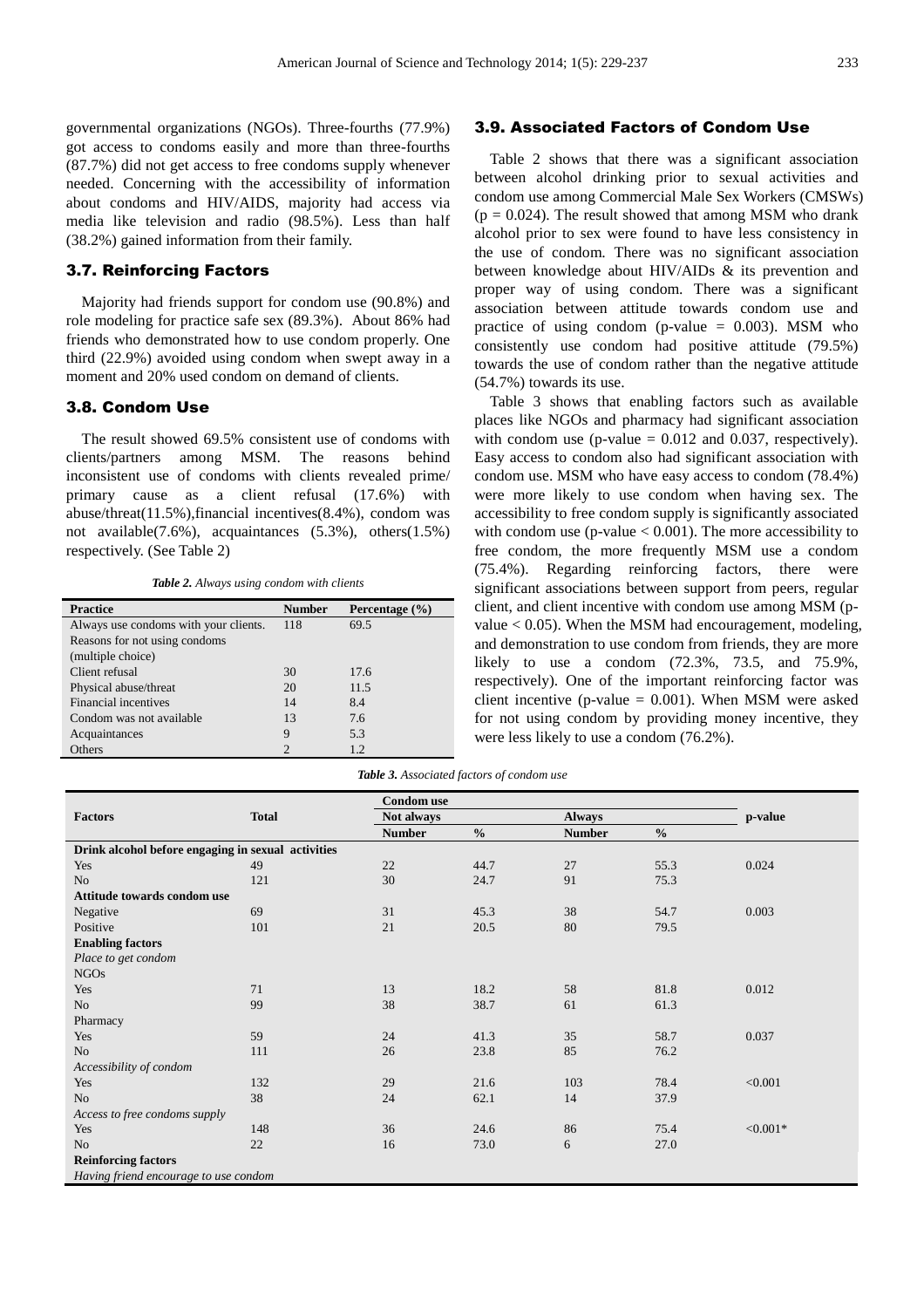|                                        | <b>Total</b> | <b>Condom</b> use |               |               |               |          |  |
|----------------------------------------|--------------|-------------------|---------------|---------------|---------------|----------|--|
| <b>Factors</b>                         |              | Not always        |               | <b>Always</b> |               | p-value  |  |
|                                        |              | <b>Number</b>     | $\frac{0}{0}$ | <b>Number</b> | $\frac{0}{0}$ |          |  |
| Yes                                    | 154          | 43                | 27.7          | 111           | 72.3          | $0.045*$ |  |
| N <sub>o</sub>                         | 16           | 9                 | 58.3          | 7             | 41.7          |          |  |
| Having friend as role model            |              |                   |               |               |               |          |  |
| Yes                                    | 154          | 41                | 26.6          | 113           | 73.4          | $0.011*$ |  |
| N <sub>o</sub>                         | 16           | 10                | 63            | 6             | 37            |          |  |
| Having friend demonstrate using condom |              |                   |               |               |               |          |  |
| Yes                                    | 145          | 35                | 24.1          | 105           | 75.9          | < 0.001  |  |
| N <sub>o</sub>                         | 25           | 17                | 68.4          | 8             | 31.6          |          |  |
| Regular client or lover request        |              |                   |               |               |               |          |  |
| Yes                                    | 140          | 30                | 21.3          | 110           | 78.7          | < 0.001  |  |
| N <sub>o</sub>                         | 30           | 23                | 77.3          | 7             | 22.7          |          |  |
| Long time to negotiation with client   |              |                   |               |               |               |          |  |
| Yes                                    | 39           | 21                | 53.3          | 18            | 46.7          | 0.002    |  |
| N <sub>o</sub>                         | 131          | 31                | 23.8          | 100           | 76.2          |          |  |
| Client incentive                       |              |                   |               |               |               |          |  |
| Yes                                    | 34           | 20                | 57.7          | 14            | 42.3          | 0.001    |  |
| N <sub>o</sub>                         | 136          | 32                | 23.8          | 104           | 76.2          |          |  |

\* Application of Fisher's exact test

#### 3.10. Sexual Risk Behaviour

More than halve of the MSM (51.8%) were found to have multiple male partners and 34.1% were found to have multiple male along with female (wife) partner as well. Only 14.1% were found to have single male partner. Similarly within a period of one month, 27% were found to have sexual intercourse always with a partner of unknown HIV status and 36.5% had sometimes. The result showed always use condoms with male partners was 69.5% among MSMs. The main reasons for not using a condom were client refusal (17.6%), physical abuse (11.5%), and financial incentive (8.4%). In terms of sexual intercourse with their wife, 21.8% responded they never use condom. Similarly, regarding use of lubricant, 52.9% responded not always and 44.7% responded sometimes. These data illustrates how much MSM and their wives are in sexual risk behavior.

The use of condoms with the clients was higher among those of above 30 years of age. Concerning the age there are studies of Campbell in Africa who found that the younger age group showed tendency towards intention to use condoms compared with the older age group [19]. The percentage of condom use with the clients was seen more in MSM who attained secondary school or higher. The practice of condom use is higher with awareness and increase knowledge. One study in Vietnam showed that education is related with the practice of condom use, it is a positive factor towards condom use [20]. Educational programs and materials provided need to be culturally sensitive and developed specifically for MSM. Information can be disseminated in the right manner to bring about awareness and mitigate stigma. Regarding income status, the MSM making lower monthly income used condoms lower as compared to MSM making an income of 4000 rupees and above. As a matter of fact when some of the MSM are low-paid and work at a cheaper rate, they are entitled to having more hurried negotiations and higher number of partners eventually leading to the inconsistency in condom use.

The percentage of always condom use with clients who did not drink alcohol was higher than those who drank alcohol. This result supported the findings of Syracuse University, New York which revealed that the men who consumed alcohol demonstrated lower skill in negotiating condom, and were more likely to consent to sex without a condom [21]. Issue of alcohol drinking prior having sex is of special concern among MSM and clients because alcohol relates to reckless decision making and consent to use condom. Warning messages about disadvantages and risks involved in alcohol drinking should be dispersed through public media (i.e., TV and radio).

Regarding the knowledge, although the MSM in this study were aware of the disease and the modes of transmission and condom use, they were not knowledgeable in prevention and treatment of the disease. These findings were consistent with the findings of the study done in Nepal among the adolescents [22].

The significant association of attitude towards condom use and condom use among MSM does support feeling about condoms as a sense of security and cleanliness [23]. These findings are supported by the findings of Browne and Minichiello that for workers 'sex at work' is different to 'personal sex'. This result also addressed issue about using condom interrupts sexual pleasure which consistent with the study done in Australia [23]. Changes in the attitude towards condom use can create awareness, and enhancing condom use with the clients more consistently.

The findings of easy access and free access both show a statistically significant association. MSM that have free access to condoms had higher percentage of condom use when compared to those who do not have free access. This supported an idea of increasing free access encouraging always using condom. However, regarding the association between the availability places and condom use with clients, there was significant association between pharmacy and nongovernmental organizations and condom use. It is consistent with a study which found that availability of condoms and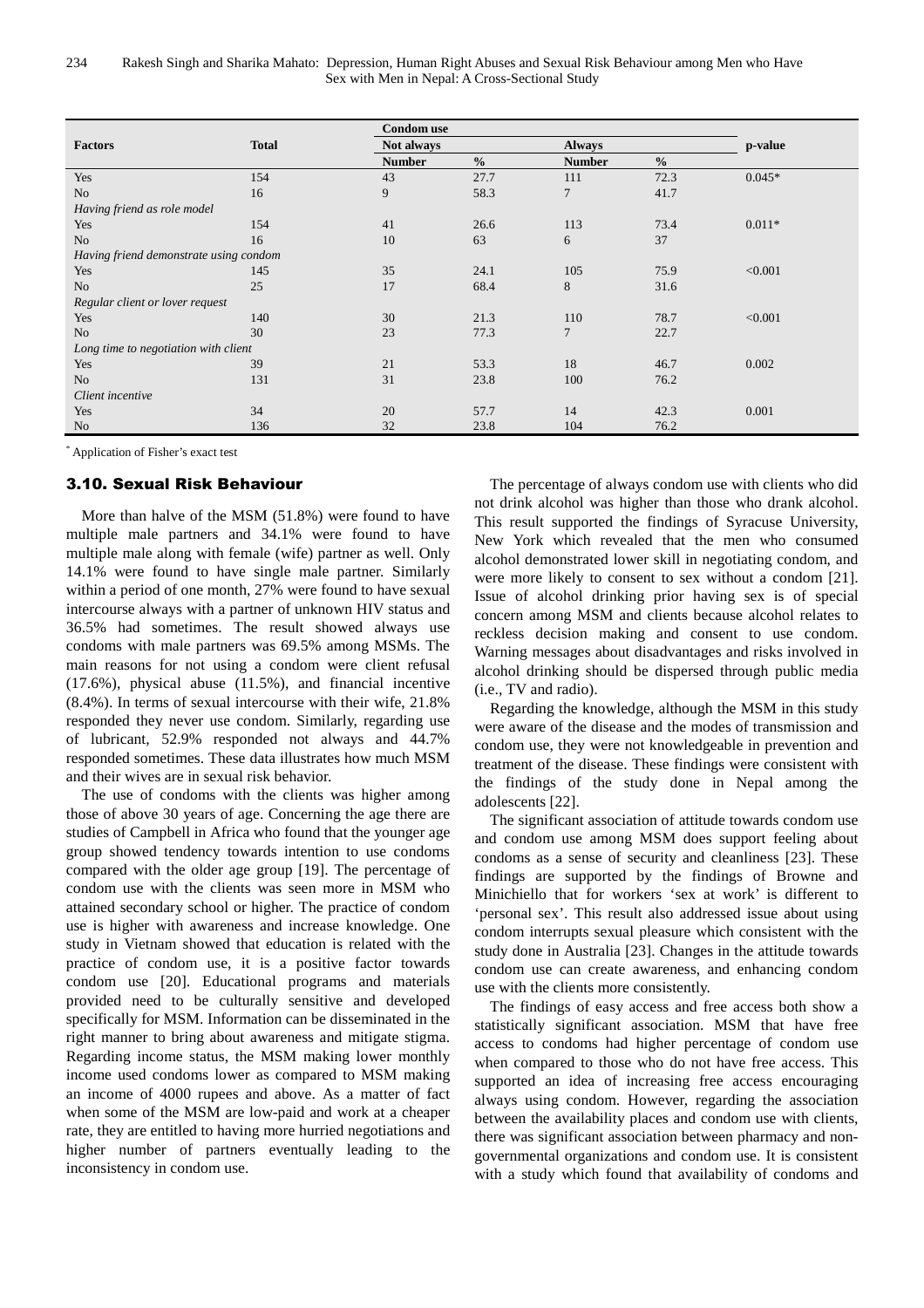cost of condom was associated with condom use among Vocational education male students in Bangkok [24]. Condoms should be freely distributed in order to promote safe sex resulting in combat HIV/AIDs and 100% condom use policy could be implemented. The MSM must be acknowledged about access to free condom supply or make easily accessibility in the proper areas of reach at a subsidized cost.

Interesting findings are only one third of MSM receive information from families. This might be possible result from cultural context. Talking about safe sex and condoms is not an easy task in Nepal where it is bonded with cultures and orthodox traditions which still exists today. Furthermore, most Nepalese people believe that their children are not sexually active, and also believe that teaching them about safe sexual practices will promote sexual activity among adolescents. Stigma still exists and young adolescents and the sex workers still feel such issues still cannot be openly discussed with in families. This result was consistent to a study which founded that there was no significant association between source of information and condom use [25].

There was significant association between reinforcement from peers and clients and condom use among MSM. Discussing about HIV/AIDs with partners, friends or teachers, and perceived support were important predictors of the acceptability of condom [26]. In addition, perceiving of informal networks among friends encourage condom use as a mean of maintaining safety from sexually transmitted disease including HIV [27]. More comprehensive and innovative training session about condom use should be held for peer educators to increase their knowledge and skills. After that they can disseminate all information to their MSM's friend.

#### 3.11. Depression and Sexual Risk Behaviour

Table 4 shows that there was a positive significant correlation between the depression and sexual risk behavior among MSM. This suggests that the MSM having more depression are also involved in sexual risk behavior. Hence it was found that there was a significant relationship between depression and sexual risk behavior among men who have sex with men.

*Table 4. Correlation between depression and sexual risk behavior among MSM, N=170* 

| <b>Variables</b>     | Mean  | Median | S.D.  | $\mathfrak{c}_{\mathbf{r}}$ |
|----------------------|-------|--------|-------|-----------------------------|
| Depression           | 28.58 | 29     | 11.32 | $.63*$                      |
| Sexual risk behavior | 12.22 |        | 3.63  |                             |

\*significant at 0.05 level

The effect of childhood sexual coercion on sexual risk is mediated by substance use, patterns of sexual contacts, and partner violence, but not by adult sexual re-victimization or by depression [16]. Among MSM, CES-D scores  $>$  or = 16 were related to reporting 3 or more sex partners in the last month but not to other sexual risk behavior. The analysis suggested that psychological depression may influence certain HIV risk behavior in MSM, and that interventions

addressing depression may be indicated [28].

In a study neither the number of sexual partners nor the history of unsafe sex in the prior year was associated with distress or depression. According to various studies psychological distress is an important predictor of high risk sexual behavior among gay/bisexual men and reductions in symptoms of depression are associated with reduced sexual risks. Sexual sensation seeking is another aspect of mental health that appears to impact homosexual men and is associated with sexual risks [15].

Limited resources and the constraints of working with blue diamond society is the major limitation of this study as the constrained environments limited the scale and scope of these probe studies.

#### 4. Conclusions

This study perhaps bears stating openly: MSM exist in various parts of Nepal, and were at higher risk of depression. Similarly, depression among MSM was found to be significantly associated with education and their living status i.e. higher level of depression among low educational status and among those who have been disregarded from family and living outside with their partner. MSM were found to suffer from various human right abuses including physical, mental and sexual abuse and the abusers were the people from our society only whom we refer as social animal. So, the first and the most important thing to be done are to bring positive change in attitudes and resultant behavior towards them. Another important fact found in this study was that MSM were at high sexual risk for HIV infection and there was significant relationship between depression and sexual risk behavior among them.

All these facts indicate that the separate budget for sexual minorities should be used in educating and creating awareness among general population regarding sexual minorities. Especial policy and program should be adopted by the government for prevention and care of both mental and sexual health of MSM. They need equal care and support from family and community, equal opportunities in all aspects including education, employment, and access to health care and even at policy level. They need a life with equal human rights as the rest of the population, not only on paper but in practice; a life without discrimination. Sensitization and training of police on the human rights of MSM and their roles in protecting those human rights should be done. The study indicates the need for further research into the issues and how they may be handled.

#### Acknowledgements

We would like to thank Sunil Babu Pant, Manisha Dhakal and Againdra Gurung, Blue Diamond Society, for assisting us in recruiting study participants. We would like to thank the outreach workers and individuals who agreed to participate in this research and make this study a success. And above all we would like to thank our family members to support us in each and every step of our life.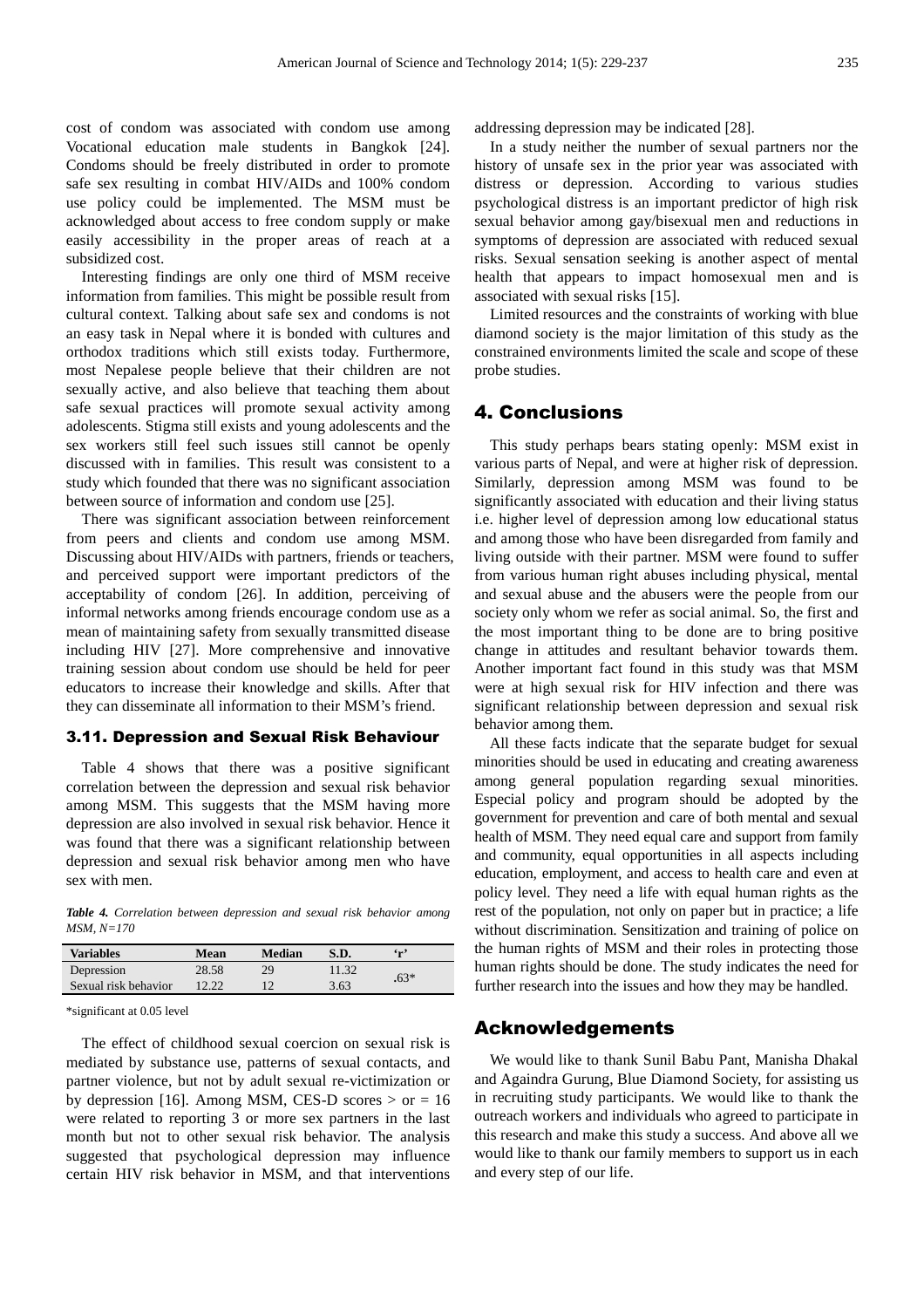### References

- [1] BDS: *Annual Report.* Blue Diamond Society: Kathmandu; 2009.
- [2] WHO: *HIV, Viral Hepatitis, STDs and Tuberculosis Prevention*. CDC: Geneva; 2006.
- [3] Silverman BG, GT: Use and Effectiveness of Condoms during Anal intercourse: A Review. *J. Sexually transmitted diseases*  1997, 24(1):11-7.
- [4] WHO, UNICEF, UNAIDS: Epidemiological Fact Sheets on HIV/AIDS and sexually transmitted infections; Dec 2006.
- [5] BDS: Yaunik Tatha Laingik Alpasankhyak samudayeko hakma sammaanit adalatbata Nepal Sarkarko naama jaari gariyeko nirdesanatmak aades. Blue Diamond Society: Kathmandu.
- [6] Mills TC, Paul J, Stall R, Pollack L, Chanchola J, Chang YJ, et al: Distress and depression in men who have sex with men: The Urban men's health study. *American Journal of Psychiatry* 2004 [http://www.ajb.psychiatryonline.org/cgi/content/full/161/2/27 8]
- [7] Mays VM, Cochran SD: Mental Health Correlates of Perceived Discrimination Among Lesbian, Gay, and Bisexual Adults in the United States [abstract]. *American Journal of Public Health,* 2001; 91:11.
- [8] Fergusson DM, Horwood LJ, Beautrais AL (1999): Is sexual orientation related to mental health problems and suicidality in young people? [http://www.ncbi.nlm.nih.gov/pubmed/10530626
- [9] King M, Semlyen J, Tai SS, Killaspy H, Osborn D, Popelyuk D, et al (n.d.): A Systematic Review of Mental Disorder, Suicide, and Deliberate Self Harm in Lesbian, Gay and Bisexual People. [http://www.medscape.com/viewarticle/581741]
- [10] Cochran SD, Mays VM, Sullivan JG: Prevalence of mental disorders, psychological distress, and mental health services use among lesbian, gay, and bisexual adults in the United States. Department of Epidemiology, University of California, Los Angeles, School of Public Health, USA: 2003 [http://www.ncbi.nlm.nih.gov/pubmed/12602425]
- [11] McLaren S, Jude B, McLachlan AJ: Sexual Orientation , sense of belonging and depression in Australian men. *International Journal of Men's Health*, 2007 [http://findartcles.com/p/articles/mi\_mOPAU/is\_3\_6/ai\_n2116 7503/]
- [12] Wenrich JD, Atkinson JH, McCutchan JA, Grant I, HNRC(1995): Is Gender dysphoria dysphoric? Elevated depression and anxiety in gender dysphoric and non-dysphoric homosexual and bisexual men in an HIV sample. [http://cogprints.org/603/]
- [13] Whitehead NE (n.d.): Homosexuality and mental health problems. [http://www.narth.com/docs/whitehead.html.]
- [14] Arreola SG, Neilands TB, Pollack LM, Paul JP, Catania JA: Higher prevalence of childhood sexual abuse among Latino men who have sex with men than non-Latino men who have sex with men: Data from the Urban Men's Health Study. USA: 2005

[http://www.sciencedirect.com/science?\_ob=ArticleURL&\_ud i=B6V7N-4FRHD6W-

3&\_user=10&\_coverDate=03%2F31%2F2005&\_rdoc=1&\_f mt=high&\_orig=search&\_sort=d&\_docanchor=&view=c&\_se archStrId=1372384960&\_rerunOrigin=google&\_acct=C0000 50221&\_version=1&\_urlVersion=0&\_userid=10&md5=e92c d67383905a6eef8bcad5e27e08b2]

- [15] Kurtz SP: Arrest histories of High Risk Gay & Bisexual Men in miami: Unexpected Additional Evidence For Syndemic Theory. *Journal of Psychoactive Drugs* 2008,40(4):513-521*.*
- [16] Paul JP, Catania J, Pollack L, Stall R (2001): Understanding childhood sexual abuse as a predictor of sexual risk-taking among men who have sex with men: The Urban Men's Health Study. [http://www.sciencedirect.com/science?\_ob=ArticleURL&\_ud i=B6V7N-42RDMM09&\_user=10&\_coverDate=04%2F30%2F2001&\_r doc=1&\_fmt=high&\_orig=searc&\_sort=d&\_docanchor=&vie w=c&\_searchStrId=1372382075&\_rerunOrigin=google&\_acc t=C00050221&\_version=1&\_urlVersion=0&\_userid=10&md 5=df5a2c1ad3c9b438987dbd95fa315ba5]
- [17] Baral S, Trapence G, Motimedi F, Umar E, Lipinge S, Dausab F, et al: HIV Prevalance, Risks for HIV Infection, and Human Rights among Men who have sex with men (MSM) in Malawi, Namibia, and Botswana. *PLoS ONE* 2008, 4(3):4997.
- [18] Leary DO: Recent Studies on Homosexuality and Mental Health. Archives of General Psychiatry 1999 [http://www.narth.com/docs/recent.html]
- [19] Campbell B, et al: Sexual behavior and HIV knowledge among adolescent boys in Zimbabwe. *J Med Central African* 1994, 40(9):245-50.
- [20] Thang MN, Huong VT, Blanc ME: Sexual behavior related to HIV/AIDS: Commercial sex and condom use in Hanoi, Vietnam. *J Asia-Pacific population* 2002, 17(3):41-51.
- [21] Gordon CM, Carey MP, Carey KB: Effects of a drinking event on behavioral skills and condom attitudes in men: implications for HIV risk from a controlled Experiment. *Health Psychol* 1997 Sept, 16(5):490-5.
- [22] Ganga M, Scoloveno MA: HIV/AIDS knowledge, attitudes and beliefs among Nepalese adolescents. *Journal of Advanced Nursing* 2006, 53(5):583-90.
- [23] Minichiello V, Marino R, Browne J: Knowledge, risk perceptions and condom usage in male sex workers from three Australian cities. *AIDS Care* 2001, 13(3):387–402.
- [24] Mahuttano K. Factors influencing condom use among vocational education male students in Bangkok. *MS Thesis*. Bangkok, Social science; 1996.
- [25] Wongkhomthong S, Atterhog KW, Ono K: AIDS in the developing world: a case study of Thailand, Bangkok. Holistic 1995.
- [26] Priscilla, Ulin R: African women and AIDS: Negotiating Behavior change. *Social Science and Medicine* 1992, 34(1):63-73.
- [27] Lois Jackson, et al: Varied Potential Risks of HIV infection among prostitutes. *Social Science and Medicine* 1992, 35(3):281-6.